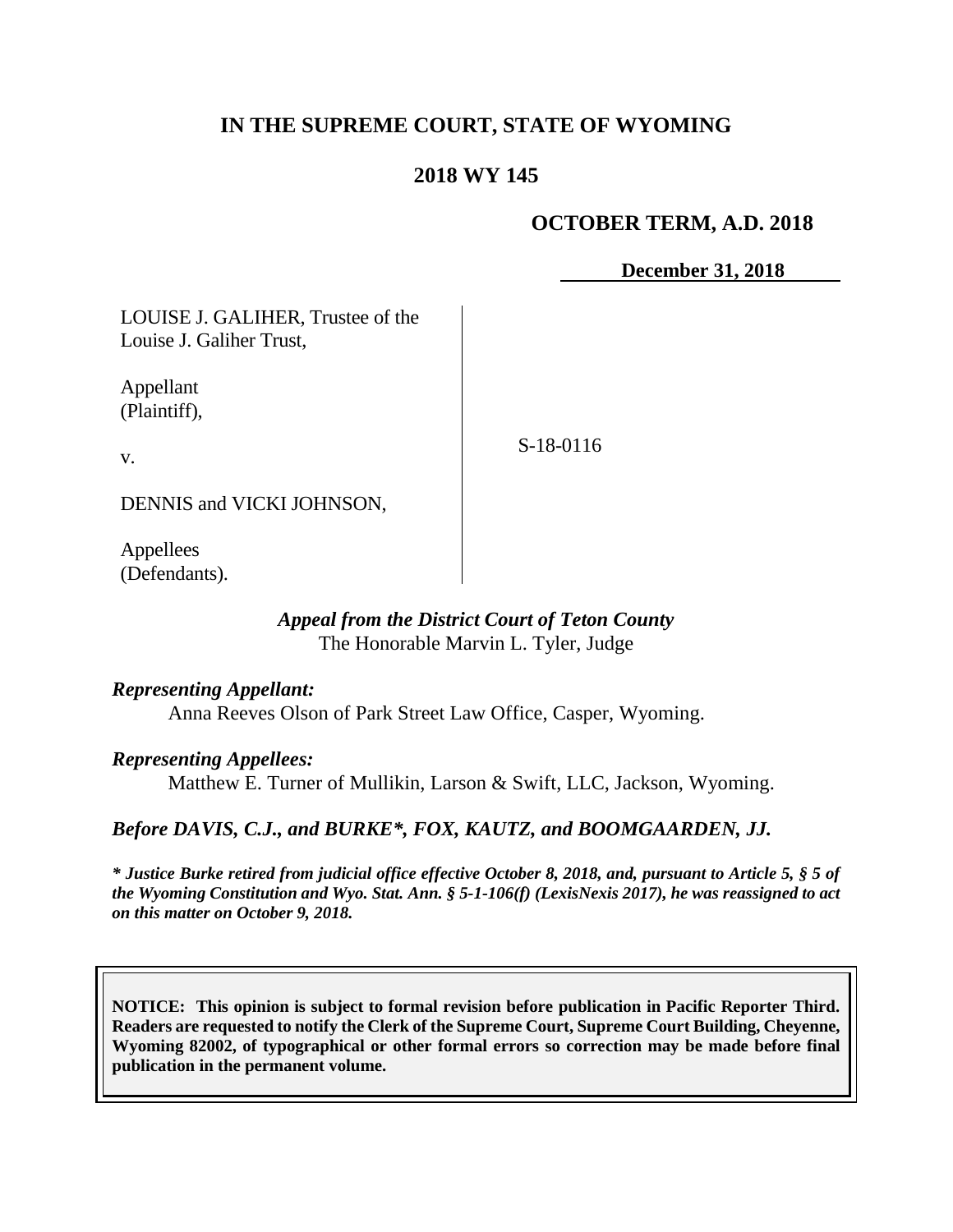#### **KAUTZ, Justice.**

[¶1] This case is before the Court for a second time and involves a property dispute between Louise J. Galiher and her neighbors, Dennis and Vicki Johnson (hereinafter the Johnsons or Mr. Johnson). Following a bench trial, the district court entered a judgment vesting title to a portion of Ms. Galiher's property in the Johnsons by adverse possession. Ms. Galiher appealed that decision, and this Court reversed and remanded for the district court to consider the totality of the evidence, including statements Mr. Johnson made claiming he had permission to use the property. On remand, the district court again concluded title to the disputed property had vested in the Johnsons. Ms. Galiher appeals that judgment, arguing the district court's findings of fact were clearly erroneous, and the facts presented did not support a finding of adverse possession. We affirm.

#### **ISSUES**

[¶2] Ms. Galiher raises three issues in this appeal:

I. Whether the District Court's specific findings of fact in paragraph[] Nos. 56, 58, 61 and 63 are inconsistent with the evidence, clearly erroneous, and are contrary to the weight of the evidence.

II. Whether the district court erred in finding that the Johnsons had established a *prima facie* case for adverse possession because when Mr. Johnson's out-of-court statements are considered as true, it is clear that the Johnsons never possessed the property under a "claim of right."

III. Whether the district court erred when it refused to consider any evidence of a neighborly accommodation.

#### **FACTS**

[¶3] In *Galiher v. Johnson*, 2017 WY 31, 391 P.3d 1101 (Wyo. 2017) (*Galiher I*), we engaged in a thorough discussion of the relevant evidence provided during the bench trial in this matter. For consistency's sake, we repeat those facts here:

> The parties' dispute relates to Lot 21 and Lot 23 of the High Country subdivision in Teton County near the town of Jackson, Wyoming. In 1977, Johnson's wife Vicki and her former husband, Rick Hollingsworth, purchased a home situated on Lot 21. The couple divorced in 1984. Johnson met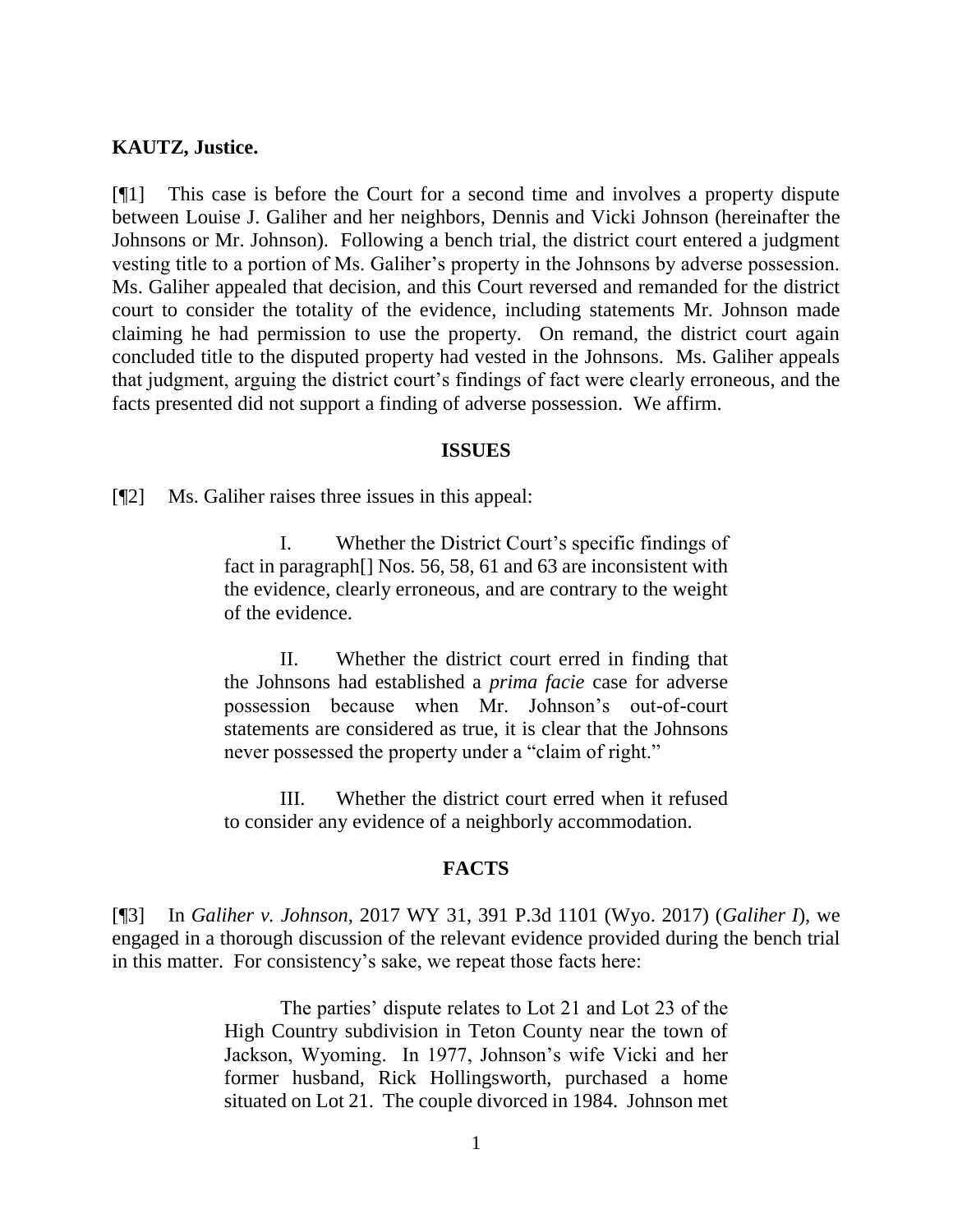his wife in 1985 and married her the following year. In 1990, Hollingsworth conveyed his interest in the property to the Johnsons, who have continued to live there.

Lot 23 is directly south of Lot 21. Between 1978 and Galiher's purchase in early March of 2013, the ownership of Lot 23 had changed eight times.

. . . .

On April 15, 2013, Galiher received the report of a survey she had commissioned and set out to examine the boundaries of Lot 23. In the extreme northwestern corner of her property she discovered what appeared to be a scattering of junk covered in part by weeds that were three feet high, as well as evidence of vehicles parking on her property. She then phoned the county planning and development office about the process she would have to pursue to have the junk removed. That inquiry led Jennifer Anderson, the planning office's code compliance officer, to send a letter to Johnson about the issue on April 22, 2013. Sometime after discussing the matter with Anderson, and telling her that prior owners had given him permission to use that corner of Lot 23, Johnson telephoned Galiher.

Johnson also informed Galiher that previous owners of Lot 23 had given his family permission to use that corner of her property for parking for a number of years, and he asked for permission to continue that use. He promised he would maintain it in a manner that was acceptable to her. Galiher denied him permission, but granted his request for forty-eight hours to remove his things. When Johnson then asked if guests could use it for overflow parking on those limited occasions when he was hosting a party, she told him she would have to think about it.

A week or more later,<sup>1</sup> Johnson called Galiher a second time and told her he was not going to remove his things from her property, and that he would continue to use it as he had been because he felt he had a right to be there. He did not tell her what prompted him to change his mind.

<sup>&</sup>lt;sup>1</sup> The record is unclear in this regard. Mr. Johnson testified that the second call took place about a week after the first, but he also testified that the second call followed a visit from a sheriff's deputy. The record reveals only one such visit, and it occurred on May 11, 2013. Mr. Johnson conceded that he may have told a visiting deputy he had been given permission to use the disputed property by previous owners of Lot 23.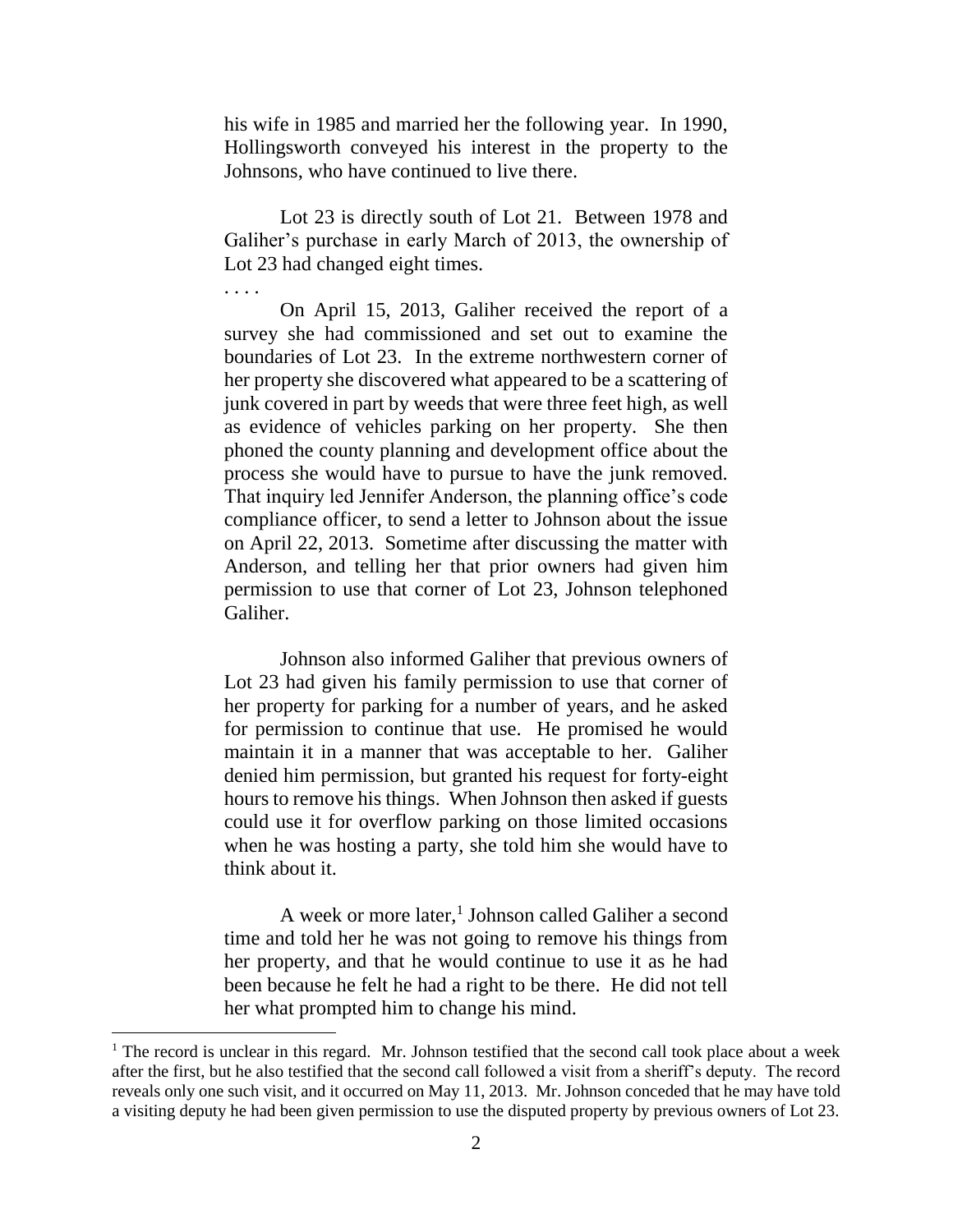On May 11, 2013, Galiher saw that Johnson was still occupying her property, asked her friend Mary Martin to drive out to serve as a witness, and requested that a deputy sheriff be sent to the scene. While Galiher spoke to the deputy, Martin recognized Johnson as an old acquaintance from days when they both worked as department heads for Teton County. Consequently, she went to speak with him.

When Martin asked what he was doing, Johnson replied that he was getting his "stuff cleaned off this property" because his neighbor was upset. He also informed Martin that previous owners of the property had given him permission to use this small corner of it, and that he was really upset the new owner was not being similarly neighborly.

On May 24, 2013, Galiher sued to quiet title to Lot 23, alleging that the Johnsons' use of the disputed portion of her property had been permissive. The Johnsons filed an answer and counterclaim seeking to quiet title to the disputed parcel based upon adverse possession on July 16. On June 20, 2014, they filed a motion for summary judgment, which the district court denied on December 1, 2014. The court concluded that contested issues of material fact existed with respect to whether [the] Johnsons' use of the disputed property was sufficiently open, notorious, exclusive, and hostile, and whether use of the property was permissive. A bench trial was thereafter held on July 28, 2015.

At the trial, Hollingsworth testified that when he and his then wife purchased the house on Lot 21, there were two retaining walls, the southern ends of which later were found to intrude slightly onto lot 23. After two to three years of living there, he converted the garage on the southern end of the house into a family room and built a new garage and driveway on the northern end of the home. He believed that from that time until his divorce his family parked exclusively in the new garage and driveway. However, on occasions when they hosted numerous guests, some would park in the disputed area when the old driveway was full.

Johnson testified that use of the disputed area increased somewhat after he married Hollingsworth's ex-wife. Each of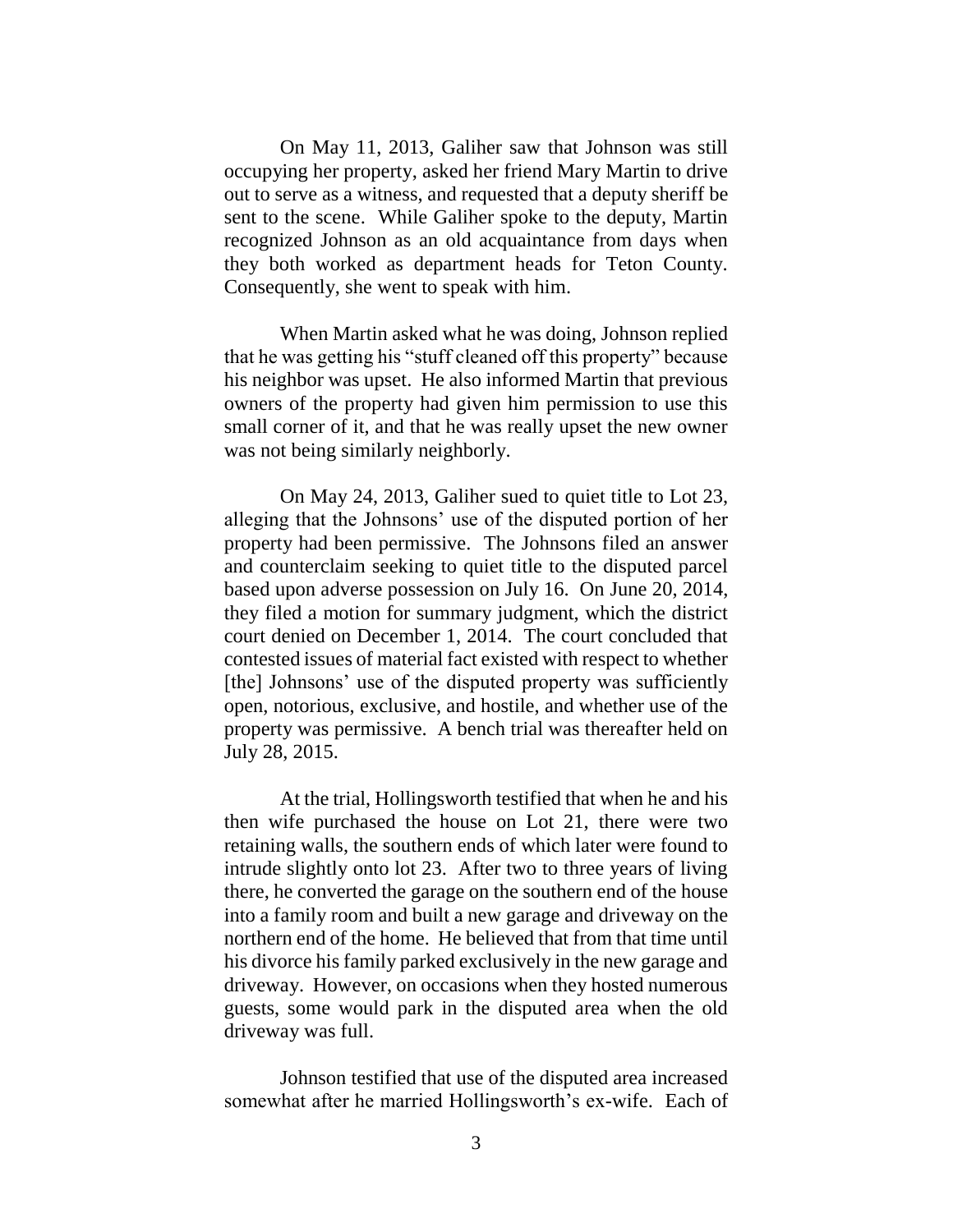them had a private vehicle and an employer-provided work vehicle. During winters, the slope of the northern driveway sometimes made it impractical to park there, so vehicles that could not be stored in the garage were parked in the disputed area. Their parking needs increased after 1988 due first to their children reaching driving age, and later to the Johnsons' decision to take in renters after the children moved out, as well as the periodic return of some of the children and their families to live in the home.

Johnson also testified that he placed other items on the disputed property to the east of the area used for parking. He kept construction materials there during remodeling work from 2000 to 2003, and he parked a pop-up camper there for five years. During the remodeling, he moved a small portable shed that he previously kept close to his house onto the disputed area, and he placed a short portable wooden boardwalk there. Neither of those items was secured to the ground.

. . . .

Until Galiher had her property surveyed and her property lines marked, Johnson did not know where Lot 21 ended and Lot 23 began, and he thought that her predecessors in interest permitted his use of the disputed area out of a sense of reasonable neighborly accommodation.<sup>2</sup> He recognized all along that his various neighbors owned much of the land he was using for parking, and until his first conversation with Galiher, he had taken no steps to assert his [] ownership over any part of Lot 23.

On March 17, 2016, the district court issued its decision, in which it concluded the Johnsons had proven their adverse possession claim. The court identified the central question to be whether, in light of Johnson's satisfaction of his burden of producing evidence indicative of adverse possession, Galiher sufficiently rebutted that proof with evidence that Johnson's use of the disputed property was permissive or otherwise not hostile to Galiher's ownership.

<sup>2</sup> One of those predecessors, Hazen Hatfield, confirmed that this was in fact his attitude towards the Johnsons' use of the disputed area. He owned Lot 23 from 2001 to 2012, and believed all along that he was simply being a good neighbor by allowing the Johnsons the convenience of parking in that area.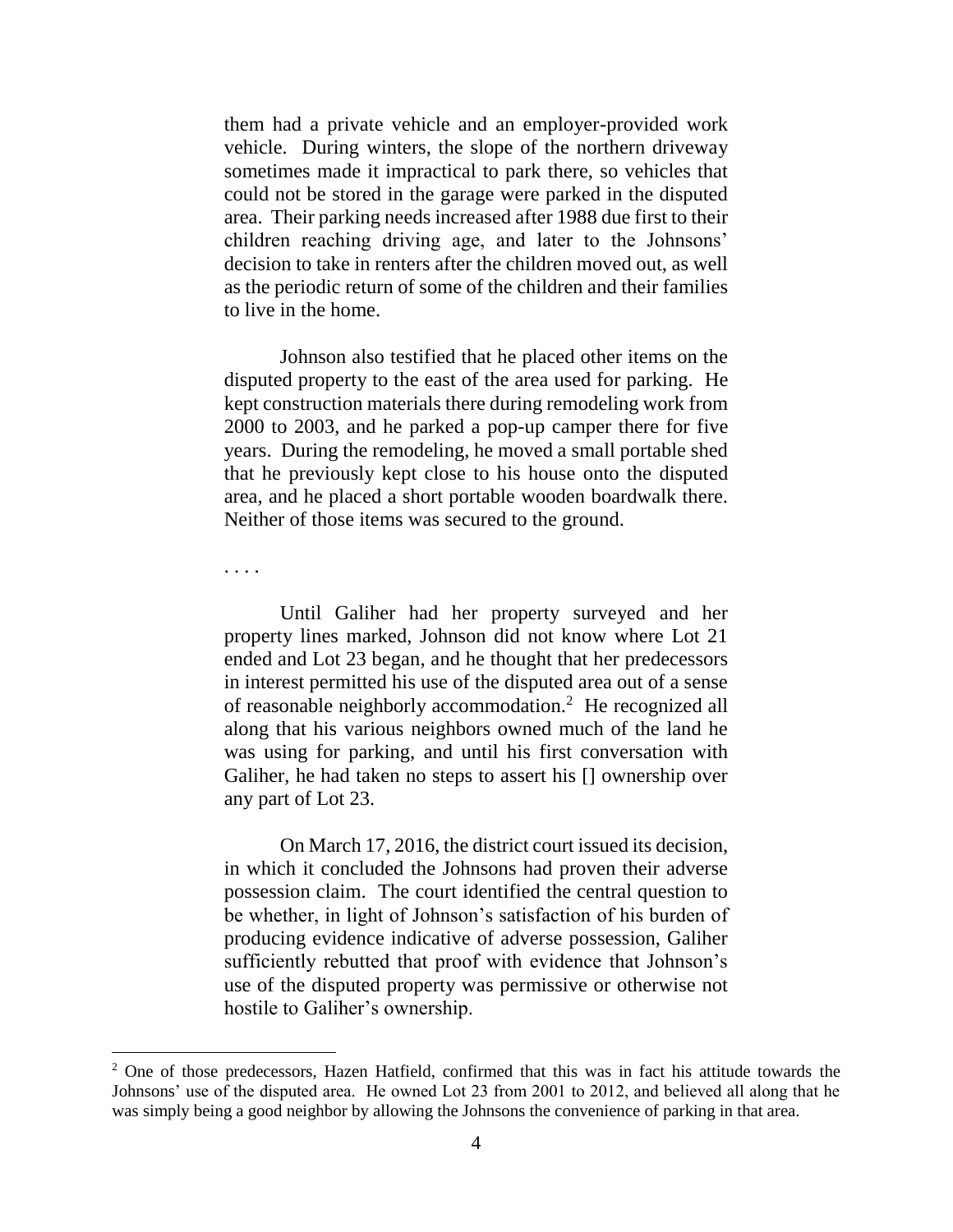Paragraph 9 in the "Findings and Conclusions" portion of the district court's decision recites:

Defendants' subjective intent or any other property owner's subjective intent is irrelevant in proving or disproving adverse possession. As such, the Court will only rely on the admissible objective evidence and testimony presented at trial in considering Defendants' intent to establish adverse possession.

The court found that between 1977 and 1984, and between 1986 and 2013, neither the Hollingsworths nor the Johnsons asked for or received permission from any owner of Lot 23 to use the disputed property. Finding that Galiher had not shown by admissible evidence that such use was permissive or a neighborly accommodation, the court determined the Johnsons had adversely possessed the property since 1986 and therefore acquired title to it in 1996.

*Galiher I*,  $\P$  4-17, 391 P.3d at 1102-06.

[¶4] Ms. Galiher appealed the decision, and this Court concluded the district court erred when it refused to consider Mr. Johnson's statements that he had permission from Ms. Galiher's predecessors to use the property. *Id.*, ¶ 30, 391 P.3d at 1107-08. Consequently, we reversed and remanded so the district court could "consider the statements together with the other testimony and evidence in the record." *Id*.

[¶5] On remand the parties agreed that no additional testimony or evidence was necessary. They submitted further briefing and proposed findings of fact and conclusions of law to the district court. Just as before, the district court determined the Johnsons made a *prima facie* showing they had adversely possessed the property since 1986. The court also found that Ms. Galiher failed to demonstrate the Johnsons' use of the property was permissive. The court discussed at length the statements Mr. Johnson made to Ms. Galiher, Ms. Anderson, the deputy sheriff, and Ms. Martin. In each instance, the court determined Mr. Johnson's assertion that he had permission to use the property "was untrue" and that Mr. Johnson made these statements out of self-preservation—avoiding county penalties, trespassing citations, and conflict with Ms. Galiher. The court also concluded the statements were inconsistent with Mr. Johnson's actions and long-standing use of the disputed property and, therefore, "did not accurately represent his subjective intentions" with respect to the property. Consequently, the court ordered that title to the disputed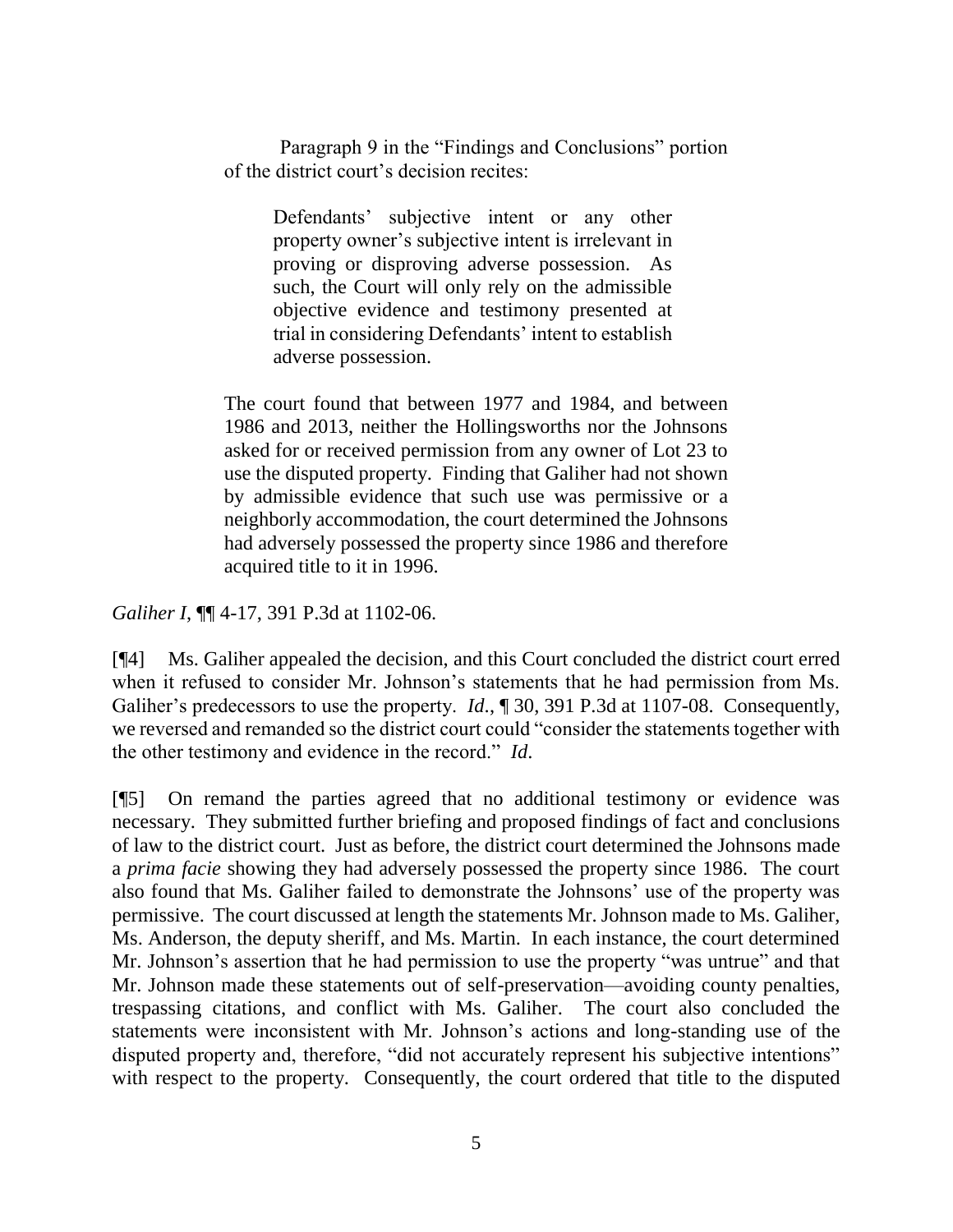property had vested with the Johnsons. *Id*. at 584. Ms. Galiher filed a timely notice of appeal.

## **STANDARD OF REVIEW**

[¶6] When reviewing a district court's decision following a bench trial, we use the following standard of review:

> The factual findings of a judge are not entitled to the limited review afforded a jury verdict. While the findings are presumptively correct, the appellate court may examine all of the properly admissible evidence in the record. Due regard is given to the opportunity of the trial judge to assess the credibility of the witnesses, and our review does not entail reweighing disputed evidence. Findings of fact will not be set aside unless they are clearly erroneous. A finding is clearly erroneous when, although there is evidence to support it, the reviewing court on the entire evidence is left with the definite and firm conviction that a mistake has been committed. In considering a trial court's factual findings, we assume that the evidence of the prevailing party below is true and give that party every reasonable inference that can fairly and reasonably be drawn from it. We do not substitute ourselves for the trial court as a finder of facts; instead, we defer to those findings unless they are unsupported by the record or erroneous as a matter of law. The district court's conclusions of law are reviewed *de novo*.

*Graybill v. Lampman*, 2014 WY 100, ¶ 25, 332 P.3d 511, 519 (Wyo. 2014) (quoting *Helm v. Clark*, 2010 WY 168, ¶ 6, 244 P.3d 1052, 1056 (Wyo. 2010)).

## **DISCUSSION**

#### *District Court's Findings of Fact*

[¶7] To prevail on an adverse possession claim, the claimant must show "actual, open, notorious, exclusive and continuous possession of the disputed parcel which is hostile and under claim of right or color of title." *Graybill*, ¶ 27, 332 P.3d at 519. However, if the claimant's use of the property is permissive, he cannot acquire title by adverse possession because permissive use cannot be hostile. *Hillard v. Marshall*, 888 P.2d 1255, 1260-61 (Wyo. 1995).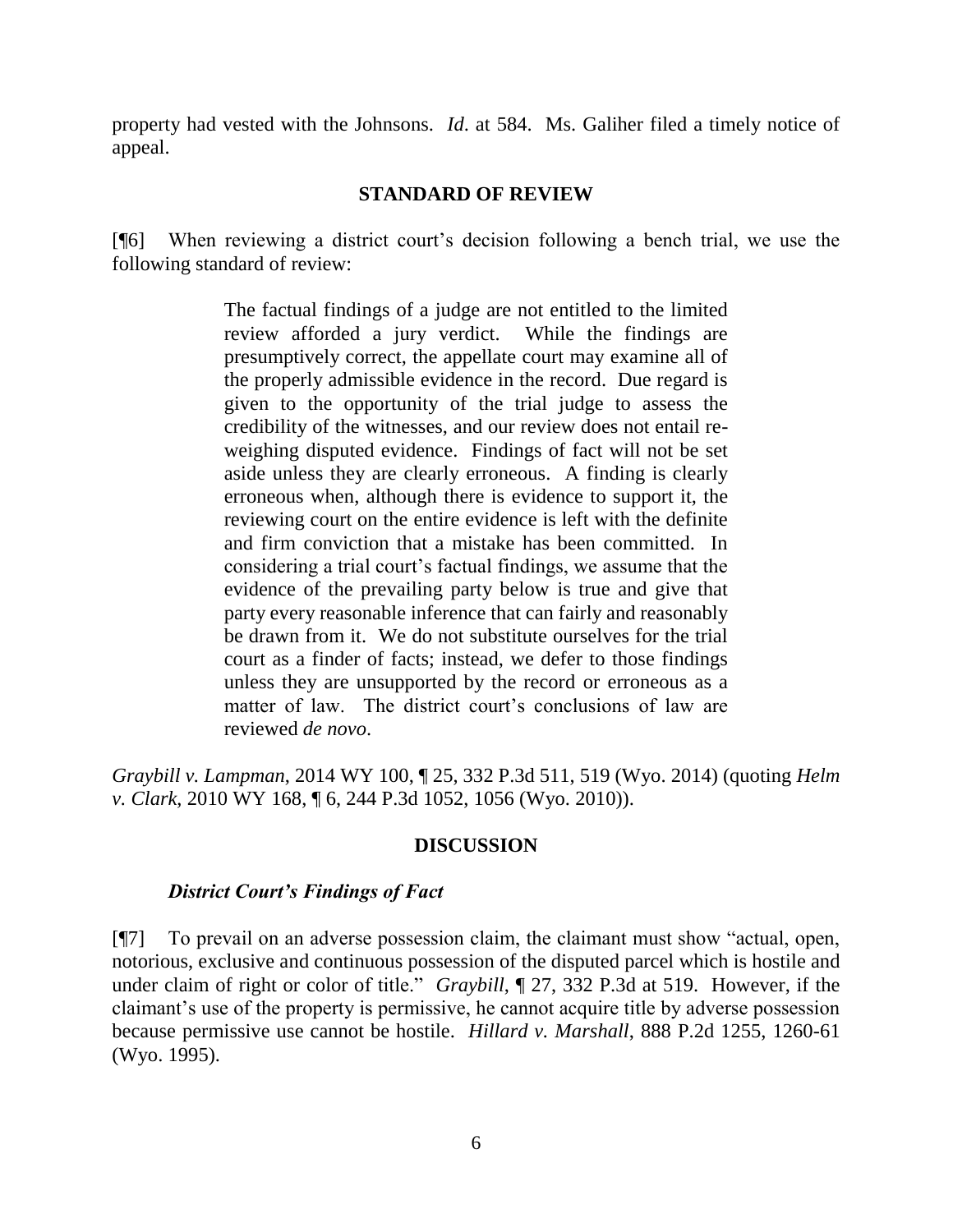[¶8] Ms. Galiher asserts the district court's conclusions about Mr. Johnson's claims of permission to use the property to Ms. Galiher, Ms. Anderson, the deputy sheriff, and Ms. Martin were contrary to the great weight of the evidence presented at trial and, therefore, clearly erroneous. The following colloquy took place during Mr. Johnson's crossexamination:

> Q. . . . . Did you tell Mary Martin when she was there - - you know, who Mary Martin is, correct?

A. Yes.

Q. You knew her as of May  $-1$  think it was May 19<sup>th</sup> when she showed up there, correct?

A. Yes.

Q. You were down there doing some kind of maintenance?

A. Yes.

Q. And did you tell her that you had had - - you had permission from prior owners to use that property?

A. I don't recall exactly what I told her.

Q. So if she was to say that you told her that you had permission, you would not be able to say that was wrong?

A. I would not.

Q. You would not be able to say that?

A. That's correct.

Q. And law enforcement, you did tell them that you had permission, correct?

A. Yes.

Q. Because that was your subjective belief at the time you talked to the officers in the spring of [20]15 [sic], correct?

A. Yes.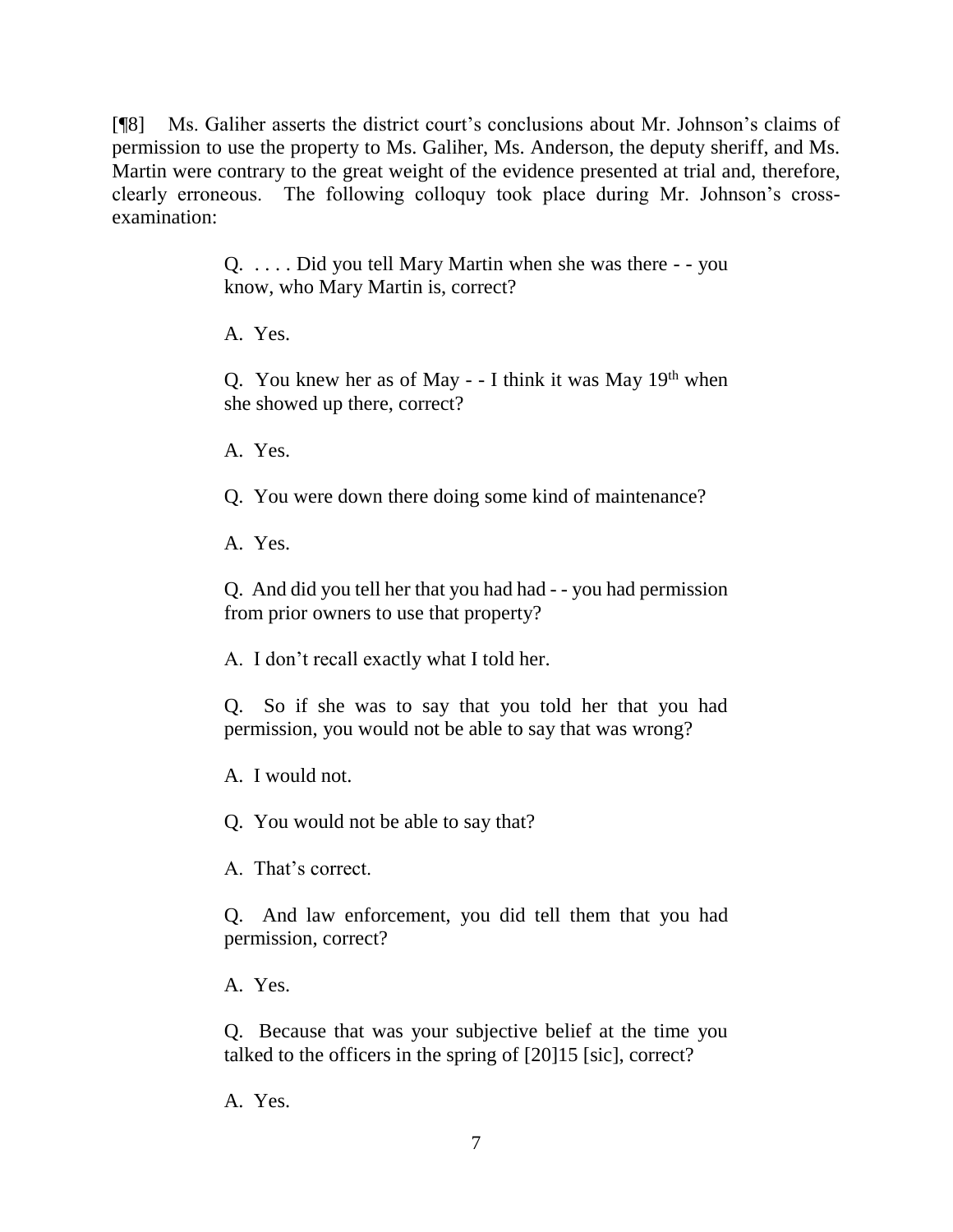Q. And you told Ms. Galiher when you talked to her in April of [20]13 that you would get your stuff off if she would give you 48 hours, correct?

A. That's correct.

Q. And Jennifer Anderson, the county enforcement officer who sent you that letter, you told her you had permission from prior owners, correct?

A. Yes.

Q. And your position is the reason you said that is because you assumed so because nobody ever objected, right?

[Johnsons' counsel]: Asked and answered, your Honor.

COURT: I'll overrule. Go ahead and answer.

A. Yes.

Q. When you were living there and various owners would come and go - - and we have an exhibit - - a time line, there was [sic] quite a few owners of Lot 23 and the house on the hill, were there not?

A. I believe so.

Q. Did you ever even meet any of them?

A. No.

Q. You were appreciative of the fact when you knew that they owned this property that no one was objecting?

A. I took no views one way or the other.

Q. It was pretty helpful to you, correct?

[Johnsons' counsel]: Object to form, vague.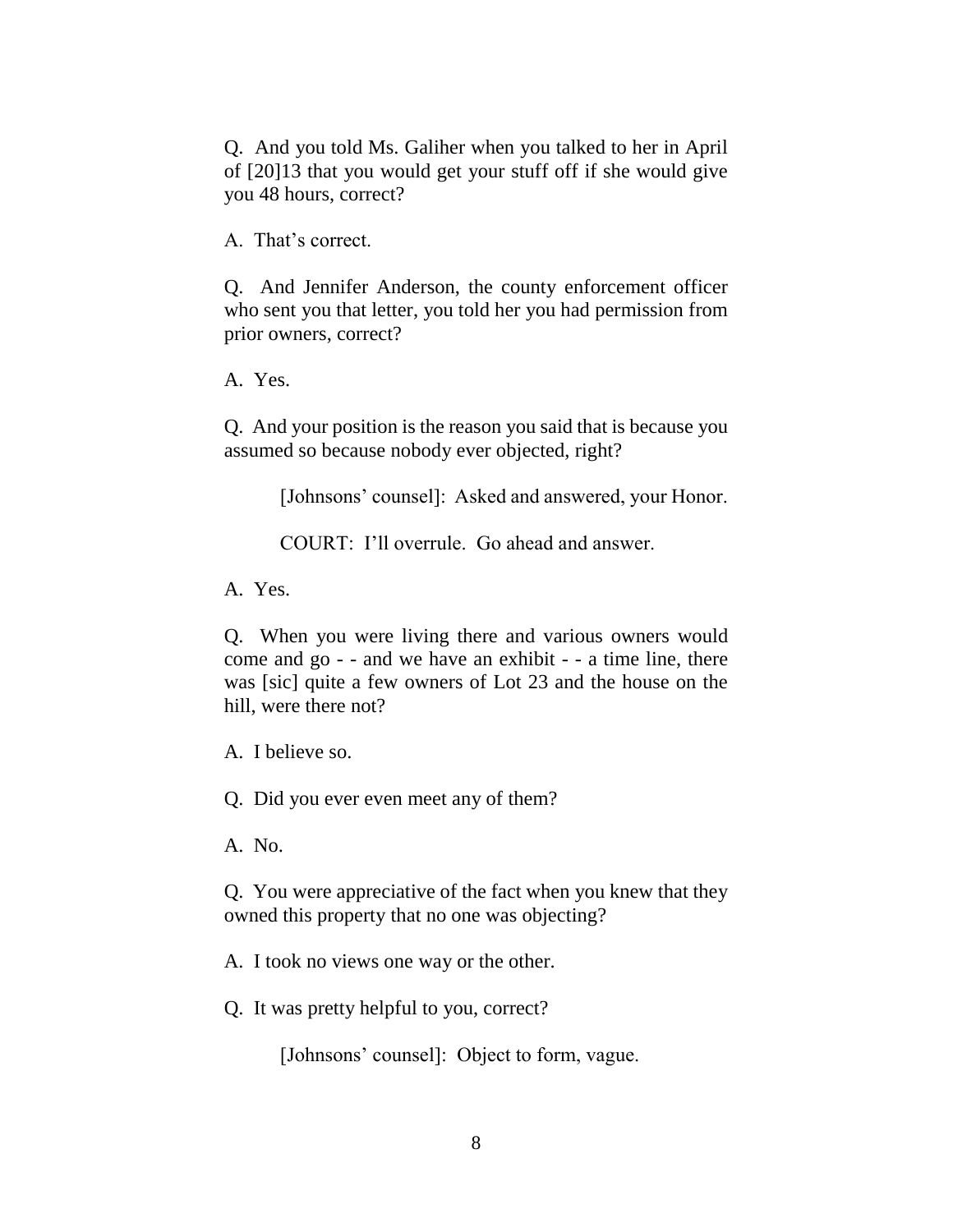COURT: I'll overrule. Go ahead and answer if you have one.

A. I simply continued the use that was there when I got there.

Mr. Johnson also testified that after he spoke to Ms. Galiher the first time about the property, he spoke to his wife and Mr. Hollingsworth about having permission to use the property from prior owners:

> A. I had questioned both Rick Hollingsworth and my wife and other people about did we have permission to use that property and they all said no, no one - - we never asked for it, it was never given, so given that I did some more research into Wyoming state law and I - - now my mind escapes me, and I came up with this adverse possession thing that perhaps this was a way for us to continue using the property we had used historically.

Ms. Galiher argues this testimony demonstrates Mr. Johnson had a sincere, but mistaken, belief he had permission to use the disputed property. Therefore, the court's conclusion that Mr. Johnson's statements "were untrue" and made to avoid penalties and confrontations was clearly erroneous.

[¶9] We agree this evidence on its face does not explicitly show Mr. Johnson had a specific ulterior motive for making the statements. If this was the only evidence presented at the trial, we might agree that the district court's findings and conclusions are clearly erroneous. However, the totality of the evidence presented at trial provide a somewhat more complex factual scenario than demonstrated by the short passages cited above. While there is evidence Mr. Johnson may have assumed he had permission to use the property, it is undisputed that the Johnsons never received permission from any of the previous owners to use the disputed property. Instead, the Johnsons continuously used the property for their own purposes and none of the previous owners objected to their use. This is exhibited by Mr. Johnson's testimony quoted above, but also by Hazen Hatfield, a previous owner of Lot 23. Mr. Hatfield owned Lot 23 from 2001-2012. During that time, Mr. Hatfield observed cars being parked in the disputed area, and a retaining wall, small shed, and walkway on the property. Despite knowing he owned the disputed property, Mr. Hatfield took no action to prevent the Johnsons from using it. Mr. Hatfield testified he never spoke to the Johnsons about their use of the property—the Johnsons never asked for permission to use the disputed area and he never gave them permission to use or maintain the area.

[¶10] This testimony must be considered in conjunction with the evidence regarding the Johnsons' use of the property since 1977. Mrs. Johnson and Mr. Hollingworth purchased Lot 21 in 1977 and began using the disputed property for parking. After the two divorced,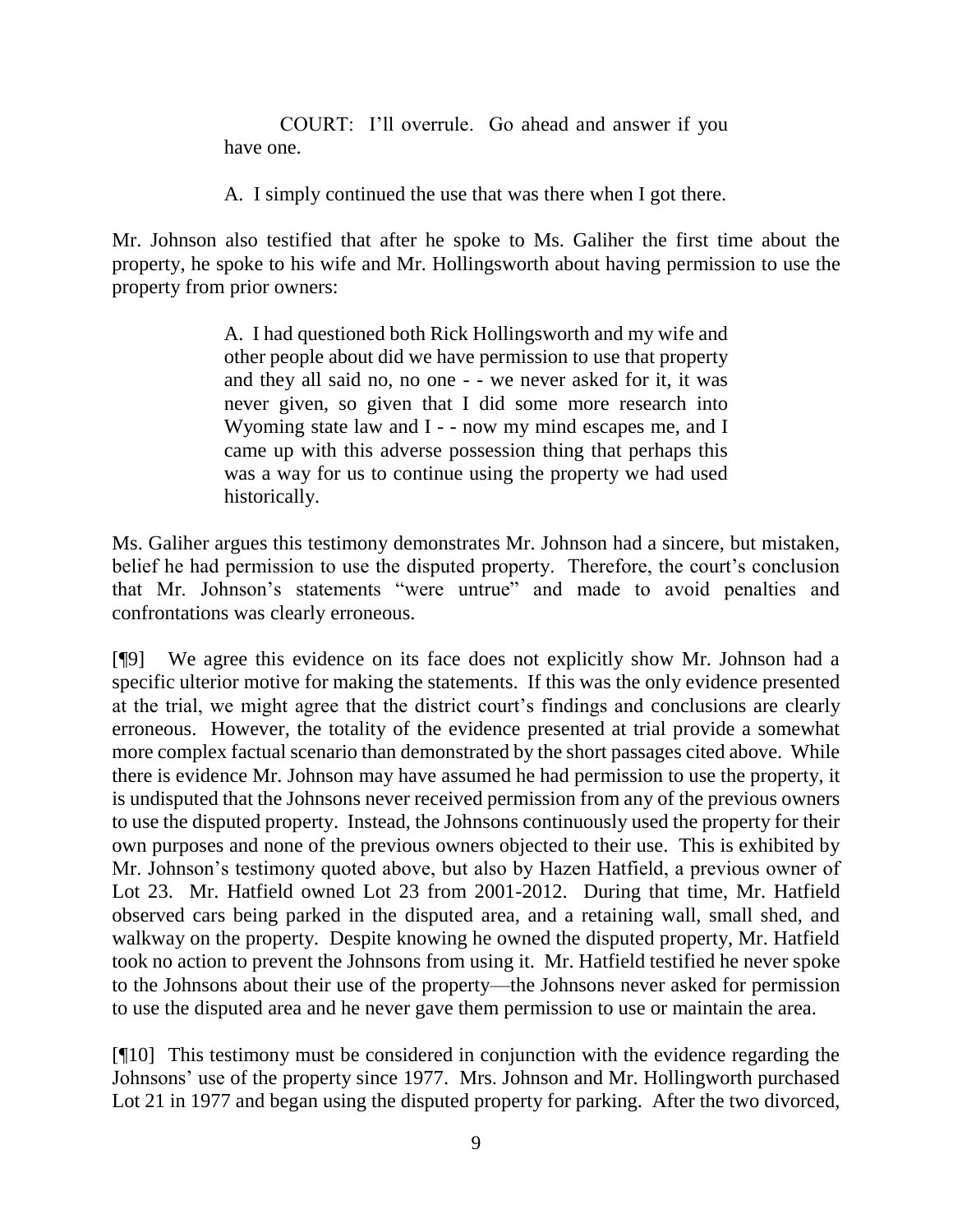Mrs. Johnson continued to use the area for parking. The Johnsons married in 1986, and they continued to use the disputed area on a more continuous basis for parking. Between 1986 and the filing of the lawsuit, the Johnsons also used the disputed area to store lumber and other building and landscaping materials and a pop-up camp trailer. They maintained the disputed area, removing snow from the area in the winter and clearing weeds in the warmer months. In 2002 or 2003 they redesigned the entryway to their home in a permanent manner to accommodate the primary parking for the home in the disputed area. They placed a walkway and a small storage shed on the disputed area.

[¶11] The district court was faced with sorting out potentially conflicting facts: (a) property use that on its face appears "hostile" and under a claim of right; (b) undisputed evidence the Johnsons did not have permission to use the disputed property; and (c) Mr. Johnson's after-the-fact statements that he had permission to use the property. This evidence necessarily required the district court to draw inferences to make its findings of fact. An inference is "[a] conclusion reached by considering other facts and deducing a logical consequence from them." Black's Law Dictionary 847 (10th ed.). When considering the inferences made by the district court, we give the prevailing party "the benefit of all favorable inferences that can fairly be drawn from the evidence, while disregarding conflicting evidence." *Keever v. Payless Auto Sales, Inc.*, 2003 WY 147, ¶ 7, 79 P.3d 496, 498 (Wyo. 2003).

[¶12] The district court determined that in each instance, Mr. Johnson's statement to the various individuals that he had permission to use the disputed property "was untrue." We do not find this conclusion clearly erroneous. The evidence is undisputed that the Johnsons did not have permission to use the disputed property and, therefore, Mr. Johnson's statements to the contrary were "untrue."

[¶13] However, the district court went on to make specific findings regarding Mr. Johnson's motivation in making those statements. There were two main inferences the district court could draw from Mr. Johnson's statements: 1) Mr. Johnson mistakenly assumed he had permission to use the disputed property; or 2) despite knowing he had not received permission, he claimed he had permission for some other reason. The district court concluded the latter—specifically, that he made the statements for self-preservation reasons. The district court reached this conclusion because Mr. Johnson's statements were contrary to his long-standing use of the disputed property. The circumstances of those statements support the district court's inference of a motive to avoid conflict. They were made in response to somewhat confrontational circumstances. They were made long, long after the use began. They were made when the various prior owners of Lot 23 were out of the picture. While this inference is a closer call, we still cannot say the district court's conclusion was clearly erroneous. Taking Mr. Johnson's statements at face value would certainly be the path of least resistance, but the record also demonstrates that Mr. Johnson did not ask for permission. No owner of Lot 23 ever gave permission. At best, his basis for assuming permission was simply that no one had objected to his use of the disputed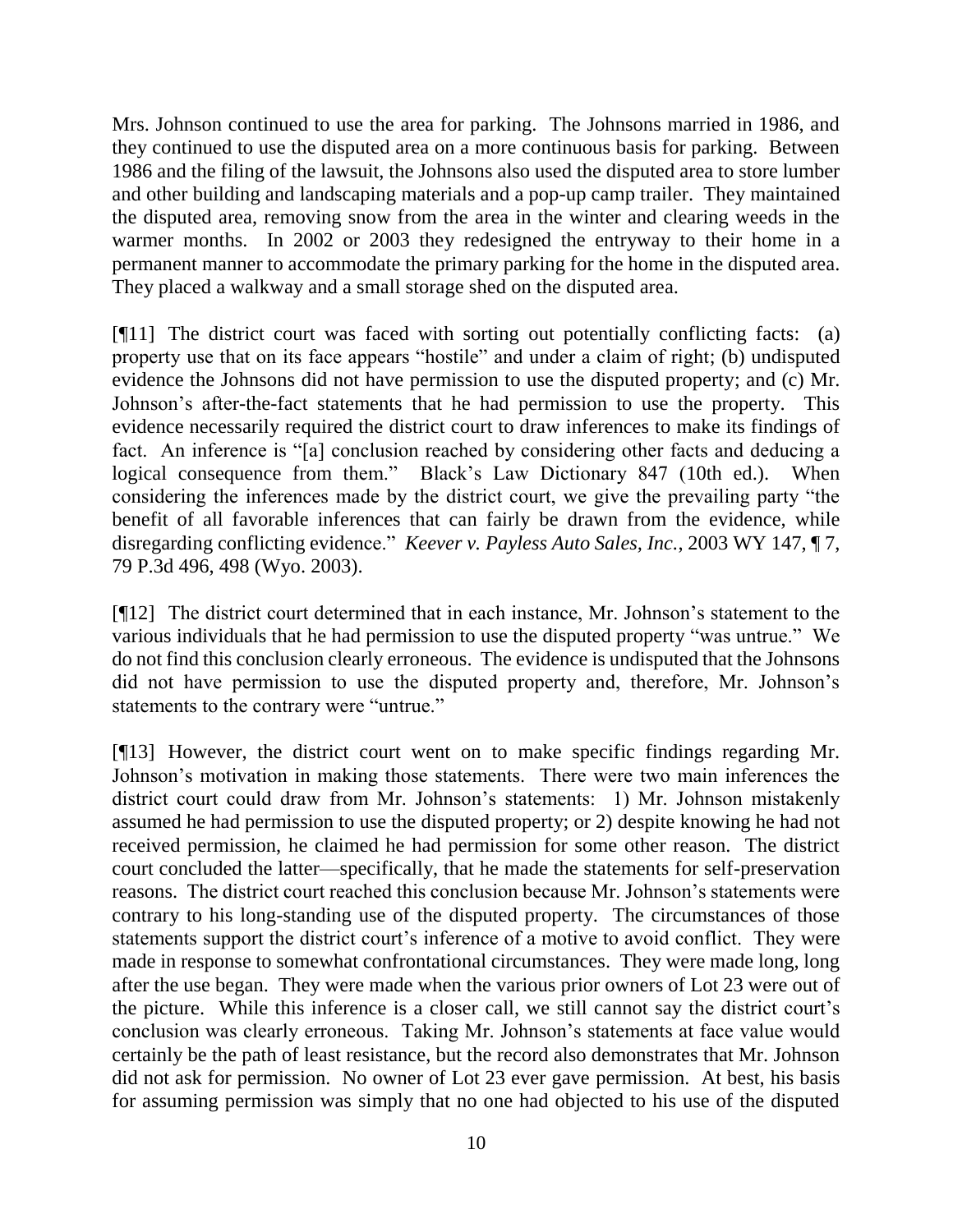property. *See Brennan v. Manchester Crossings, Inc.*, 708 A.2d 815, 823 (Pa. 1998) ("[A property owner] cannot sit passively, knowing of the adverse use and, then, claim to have given permission implicitly to the adverse possessor by his failure to object. Permission is an act of commission, not omission."). Mr. Johnson obviously wanted to continue using the property the way he had used it since at least 1986. "A reviewing court will not set aside a court's findings merely because it might have reached a different result." *Keever*, ¶ 7, 79 P.3d at 498. There is evidence to support more than one inference and we cannot say that, after reviewing the totality of the evidence, we are "left with the definite and firm conviction that a mistake has been committed." *Helm*, ¶ 6, 244 P.3d at 1056. Therefore, the district court's findings of fact were not clearly erroneous.

## *Prima Facie Showing of Adverse Possession*

[¶14] Ms. Galiher argues the district court erroneously concluded that the Johnsons made a *prima facie* showing of adverse possession at trial. Her argument is based exclusively on her assertion that the district court's conclusions about Mr. Johnson's statements were clearly erroneous. Since we have found the district court's findings of fact were not clearly erroneous, it stands to reason the district court's conclusion that the Johnsons made a *prima facie* showing of adverse possession is also not erroneous.

[¶15] To establish adverse possession, the Johnsons were required to demonstrate "actual, open, notorious, exclusive and continuous possession of the disputed parcel which is hostile and under claim of right or color of title." *Graybill*, ¶ 27, 332 P.3d at 519. "Possession is hostile when the possessor holds and claims property as his own, whether by mistake or willfully." *Murdock v. Zier*, 2006 WY 80, ¶ 10, 137 P.3d 147, 150 (Wyo. 2006). Further, the Johnsons must show they possessed the property in this manner for at least ten years. *Id.*; Wyo. Stat. Ann. § 1-3-103 (Lexis Nexis 2017). The test for adverse possession "imposes shifting burdens upon the parties." *Helm*, ¶ 8, 244 P.3d at 1057.

> When there is no clear showing to the contrary, a person who has occupied the land for the statutory period, in a manner plainly indicating that he has acted as the owner thereof, is entitled to a presumption of adverse possession; and the burden shifts to the opposing party to explain such possession. However, if a claimant's use of the property is shown to be permissive, then he cannot acquire title by adverse possession.

*Id*. (quoting *Addison v. Dallarosa-Handrich*, 2007 WY 110, ¶ 11, 161 P.3d 1089, 1091-92 (Wyo. 2007)). "Considering the nature and extent of the material facts associated with the elements of a claim of adverse possession, this Court considers an adverse possession action to be 'peculiarly factual in nature.'" *Braunstein v. Robinson Family Ltd. Partnership LLP*, 2010 WY 26, ¶ 19, 226 P.3d 826, 835 (Wyo. 2010).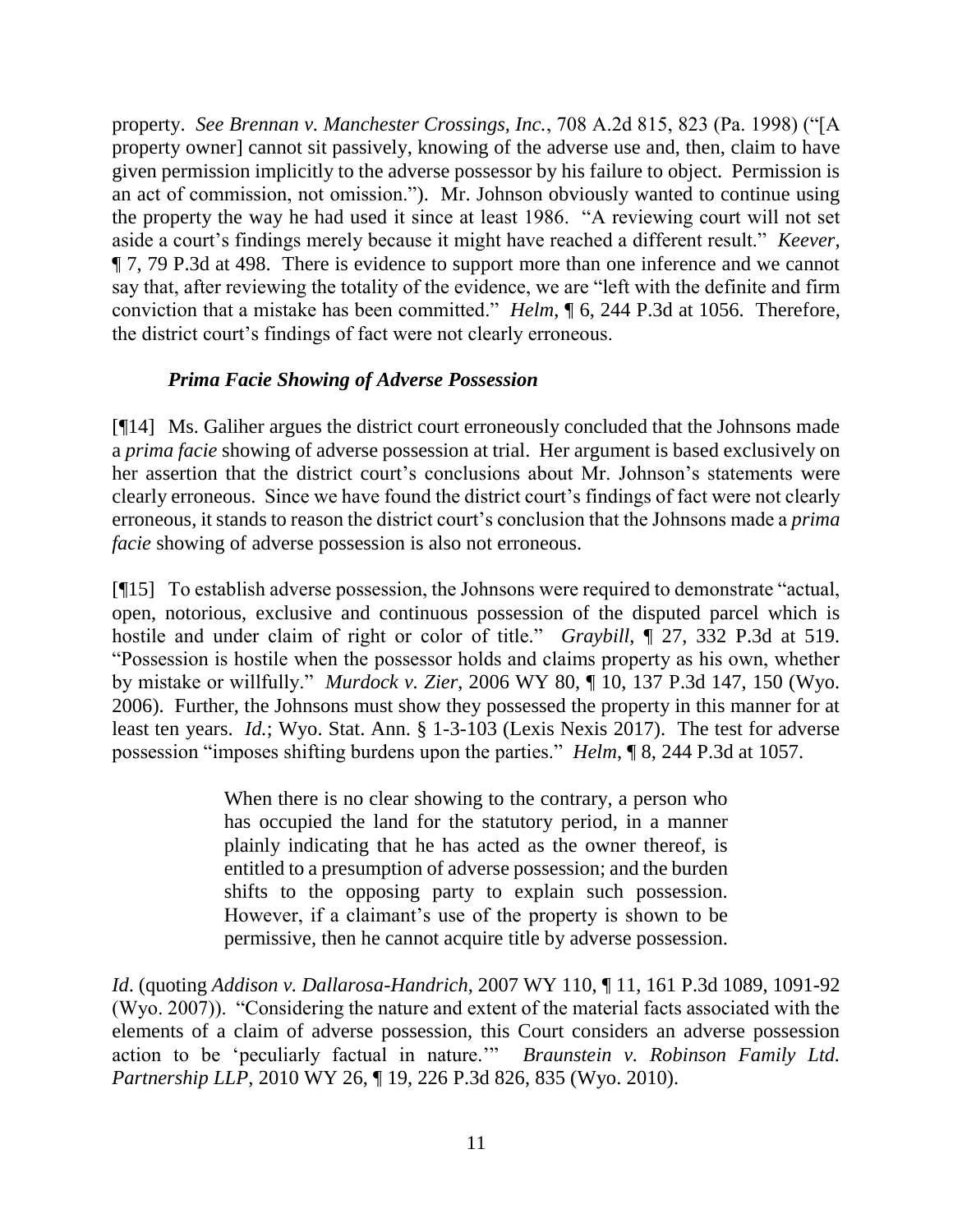[¶16] There is no dispute the Johnsons had open, notorious, exclusive and continuous possession of the disputed property for over ten years. The only disputed issue is whether the Johnsons possessed the property with the requisite hostility and under a claim of right. In *Galiher I*, we explained that:

> A hostile possession or use is one that amounts to an assertion of ownership adverse to that of a record owner. It must be so incompatible with or so in defiance of the rights of the true owner that an ordinarily prudent owner would be on clear notice that his ownership is in jeopardy, that the claimant *intends* to possess the property as his own, and that the owner should take some action to protect his title.

*Galiher I*,  $\P$  20, 391 P.3d at 1106 (emphasis in original). Because the possession must be with the intent to assert an adverse claim against the true property owner, "the intention of the parties involved most often is controlling with doubtful situations to be submitted to the trier of facts." *Braunstein*, ¶ 19, 226 P.3d at 835. The party's intent may be established by words or acts. *Id*. However, a claimant must introduce evidence that his "intent was objectively made manifest by his observable words or actions" and, therefore, he cannot rely solely on testimony of his subjective intent. *Id*.; *Galiher I*, ¶ 21, 391 P.3d at 1106. "While the words of the claimant should be taken into consideration, intent as to character of possession may be better ascertained by the acts of possession." *Rutar Farms & Livestock, Inc. v. Fuss*, 651 P.2d 1129, 1135 (Wyo. 1982).

[¶17] After considering all of the evidence, including Mr. Johnson's statements about permission, the district court concluded that the Johnsons' "dominion and use of the [d]isputed [p]roperty would have put any of the owners of Lot 23 on notice that the [d]isputed [p]roperty was being controlled by [the Johnsons], and that they were claiming exclusive ownership of the [d]isputed [p]roperty." The record supports this conclusion. The Johnsons used the disputed property as a parking area, and on average between two and four vehicles were parked in the area daily since 1986. They also maintained the area, removing snow in the winter and weeds in the summer. A permanent retaining wall had been placed on the disputed area before the property was even purchased by Mrs. Johnson and Mr. Hollingsworth. The Johnsons placed wooden walkways and a shed on the disputed area and used the area for storing building and landscaping materials. Most significantly, the Johnsons made permanent structural changes to their home based on their use of the disputed area. All of these activities are incompatible with the rights of the record owner of Lot 23, and a reasonably prudent landowner would recognize this use puts his ownership rights in jeopardy. *See Graybill*, ¶ 36, 332 P.3d at 522. Therefore, the Johnsons made a *prima facie* showing of adverse possession and the burden shifted to Ms. Galiher to demonstrate the Johnsons' use was permissive. *Helm*, ¶ 8, 244 P.3d at 1057. Because the district court determined Mr. Johnson's statements regarding permission did not accurately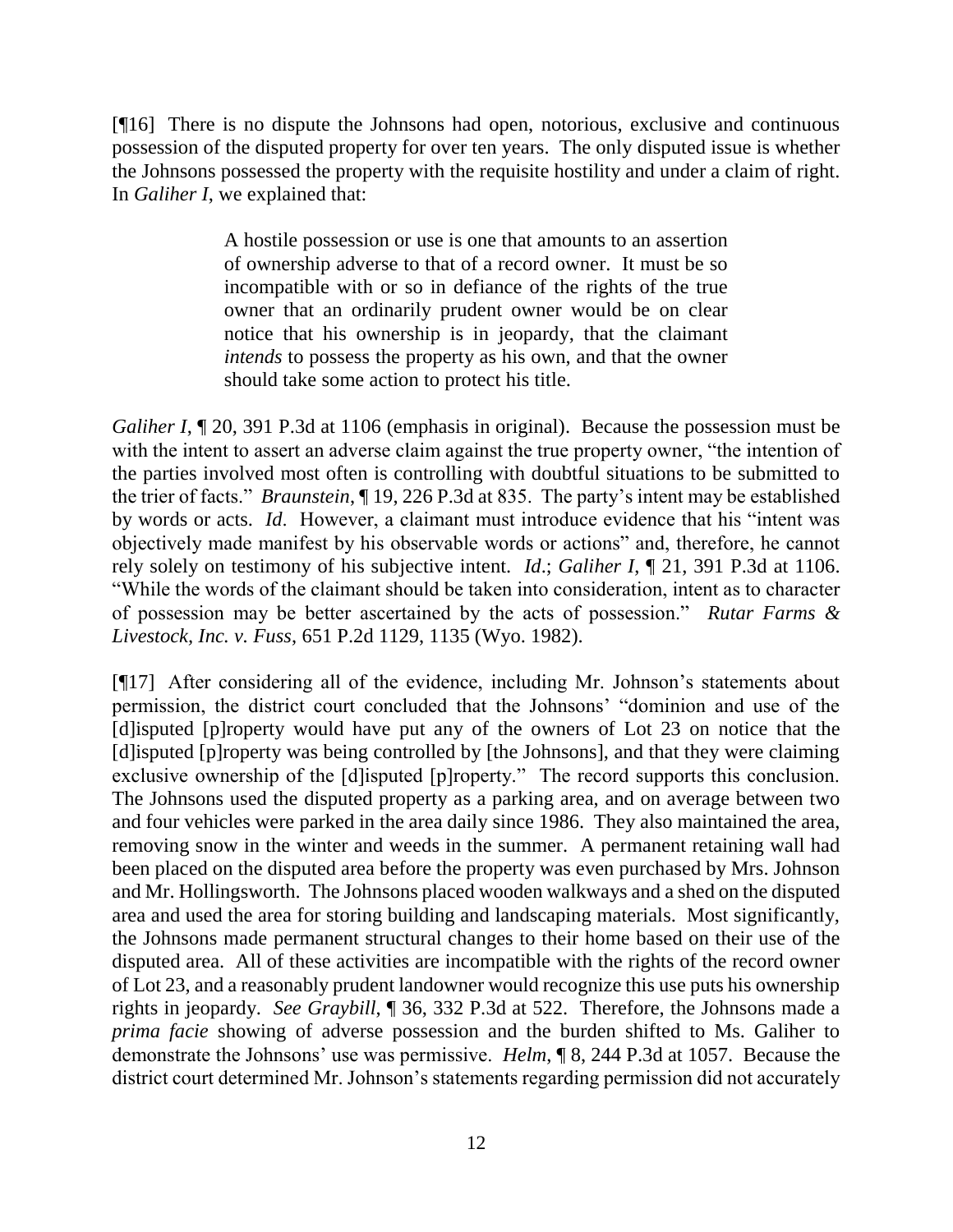exhibit his intent with the property, Ms. Galiher failed to convince the court the Johnsons' use was permissive.

[¶18] Even if we agreed with Ms. Galiher that Mr. Johnson's statements showed he mistakenly assumed he had permission, our standard of review would not mandate reversal. As stated above, adverse possession claims are "peculiarly factual in nature." *Braunstein*, ¶ 19, 226 P.3d at 835. When there is evidence to support a claimant's *prima facie* showing, but there is also evidence to the contrary, the factual dispute "becomes a question of weight and credibility for the trier of fact." *Hillard*, 888 P.2d at 1260 (citing *Meyer v. Ellis*, 411 P.2d 338, 345 (Wyo. 1966) ("when there is a question of doubt as to whether the possession was adverse, it becomes a question of fact to be determined by the trier of the facts."). The district court was faced with conflicting evidence regarding the element of hostility and was required to weigh the totality of the evidence and make a decision. The district court considered the extended time the Johnsons had exclusively used the property—over thirty years, the way they used the disputed property, the permanent changes they made to their home in reliance on use of the disputed property, and the undisputed fact they had never asked for or received permission from any of the prior owners of Lot 23 to use the disputed property. The court then had to balance those facts with the statements Mr. Johnson made when confronted by Ms. Galiher, Ms. Anderson, a sheriff deputy, and Ms. Martin, and the fact that the Johnsons never paid property taxes on the disputed parcel. *See Cook v. Eddy*, 2008 WY 111, ¶ 22, 193 P.3d 705, 712 (Wyo. 2008) ("non-payment of taxes by the adverse possessor or the payment of taxes by the owner of record, while a consideration, does not circumvent an adverse possession claim").

[¶19] "We do not substitute ourselves for the trial court as a finder of facts; instead, we defer to those findings unless they are unsupported by the record or erroneous as a matter of law." *Keever*, ¶ 7, 79 P.3d at 498. The district court's decision is supported by the record, and Ms. Galiher does not argue it is erroneous as a matter of law. Although the evidence might also support some other conclusion, we will not disturb the findings made by the district court which heard the evidence as it unfolded and was in the best position to assess credibility. *See Graybill*, ¶ 25, 33 P.3d at 519. For that reason, we defer to the district court's conclusion that the Johnsons had adversely possessed the property since 1986.

## *Neighborly Accommodation*

[¶20] Ms. Galiher's final argument is the district court erred when it did not find that the previous owners of Lot 23 were allowing the Johnsons to use the disputed property as part of a neighborly accommodation. This Court has recognized that a neighborly accommodation should defeat a claim of adverse possession and "to hold otherwise would be to adjudge that common neighborliness may only be indulged under penalty of encumbering one's property." *Gray v. Fitzhugh*, 576 P.2d 88, 90 (Wyo. 1978); *see also Galiher I*,  $\P$  22, 391 P.3d at 1106. Ms. Galiher argues Mr. Hatfield and Mr. Johnson both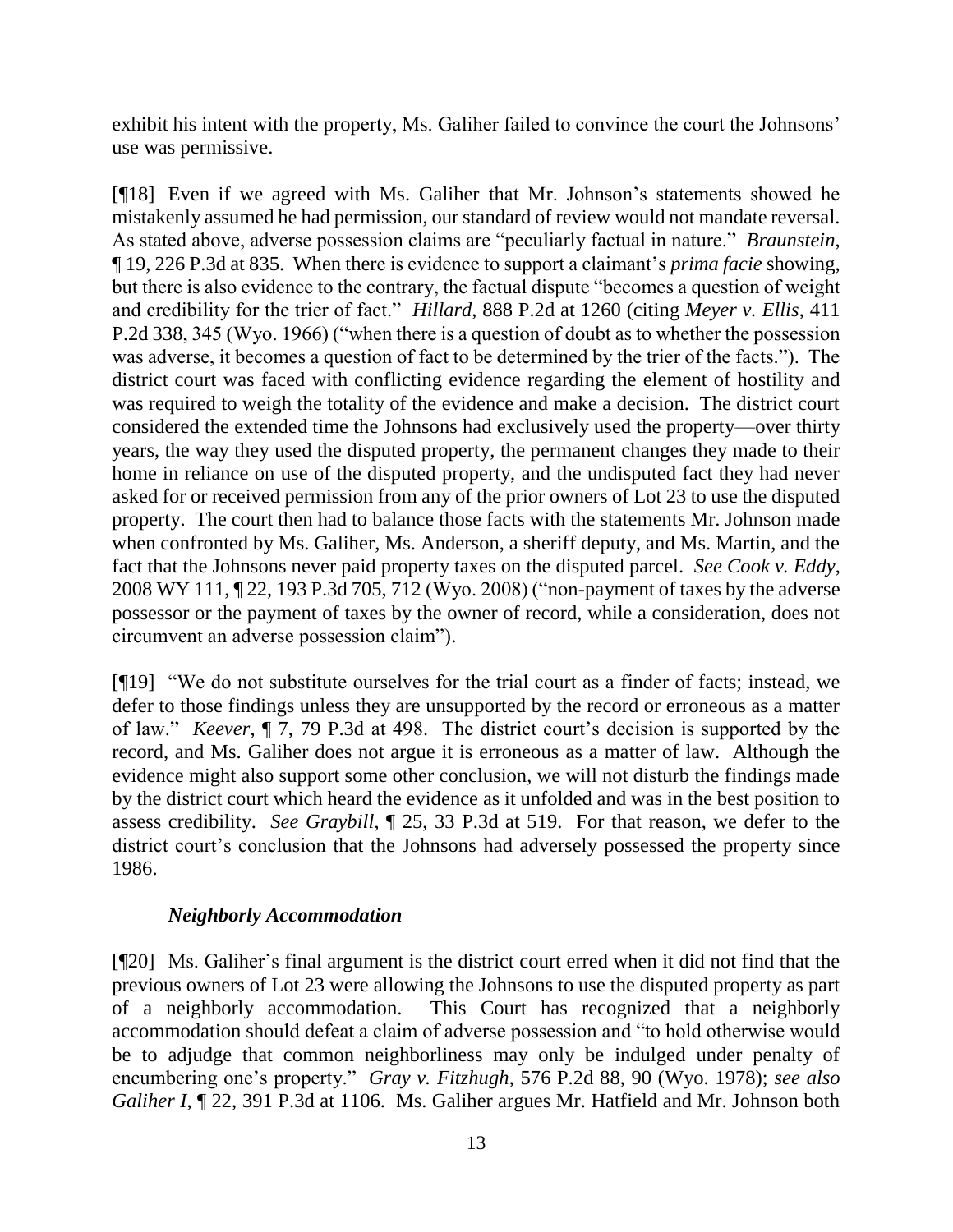testified consistently with a neighborly accommodation. Mr. Hatfield testified he knew he owned the disputed property but did not tell the Johnsons to stop using it because it "[s]eemed more convenient for them to park there" and he was trying to be a good neighbor. On cross-examination, Mr. Johnson was asked, "you simply thought you were using a neighbor's property who was being - - making a reasonable accommodation for you and was not objecting, correct?" He responded, "I believe that is fair, yes."

[¶21] While that isolated testimony may seem to support a neighborly accommodation, there are other facts that must be considered before reaching that conclusion. Most importantly, the record is clear that over the twelve years Mr. Hatfield owned Lot 23, he never had any communication with the Johnsons. In *Galiher I*, we discussed James C. Smith*, Neighboring Property Owner*, § 6:1 (November 2016 update), a treatise which analyzes "neighborly accommodations." *Galiher I*,  $\sqrt{22}$ , 391 P.3d at 1106. It recognizes that adverse possession disputes between neighbors and those involving strangers are treated differently due to the special relationship that often exists between neighbors. James C. Smith*, Neighboring Property Owner*, § 6:1 (November 2018 update). "[N]eighbors normally have some sort of social relationship or contact, whether friendly or otherwise. Generally, neighbors treat one another differently because of their status as neighbors." *Id*. Mr. Hatfield and the Johnsons did not have a "special relationship." In fact, they had no relationship at all. They never met or spoke to each other, and when Mr. Hatfield was asked if he knew Mr. Johnson he said, "I do not." A "neighborly accommodation" simply cannot be assumed—there must be evidence of communication or joint activity which demonstrates such an accommodation.

[¶22] The present situation also differs from that presented in *Gray*, where the Court relied on a neighborly accommodation to deny a claim of adverse possession. In *Gray*, the claimants had constructed a pond and recreational development that traversed the neighbor's irrigation ditches. *Gray*, 576 P.2d at 90. The evidence at trial showed that the neighbors had an "unwritten 'neighborly' agreement" that they would exchange use of certain lands on each other's property. *Id*. The Court determined that "neighborly agreement" covered the property at issue and, therefore, the claimants failed to demonstrate the requisite hostility for adverse possession. In the case at hand, the Johnsons never had an agreement—written or otherwise—with any of their neighbors. They certainly could not have had a mutual understanding with Mr. Hatfield as they had never spoken to him. To allow use of a neighborly accommodation in this situation would completely undermine the underlying basis of adverse possession. *See Brennan, supra*. Using Ms. Galiher's approach, a property owner need only claim they were being neighborly to overcome a claim of adverse possession, no matter the extent of the claimant's open and notorious use of the property.

[¶23] Ms. Galiher's issue statement suggests the district court "refused" to consider evidence of a neighborly accommodation. That simply is not the case. In its findings of fact and conclusions of law, the district court explicitly stated: "[The Johnsons'] use of the